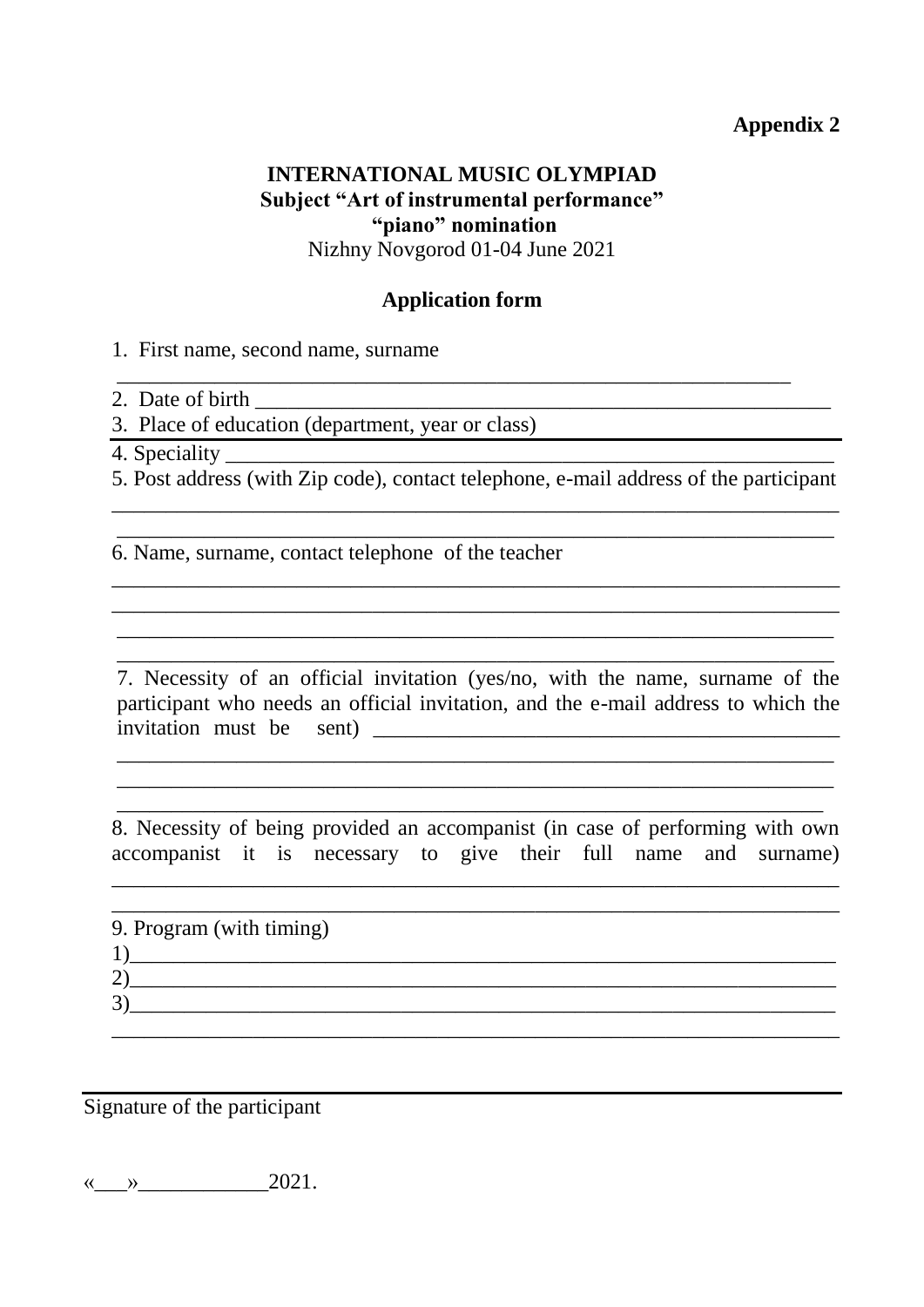## **INTERNATIONAL MUSIC OLYMPIAD Subject "Art of instrumental performance" "concert woodwind instruments (flute, oboe, clarinet, bassoon, saxophone)" nomination** Nizhny Novgorod 01-04 June 2021

#### **Application form**

\_\_\_\_\_\_\_\_\_\_\_\_\_\_\_\_\_\_\_\_\_\_\_\_\_\_\_\_\_\_\_\_\_\_\_\_\_\_\_\_\_\_\_\_\_\_\_\_\_\_\_\_\_\_\_\_\_\_\_\_\_\_\_\_\_\_\_

\_\_\_\_\_\_\_\_\_\_\_\_\_\_\_\_\_\_\_\_\_\_\_\_\_\_\_\_\_\_\_\_\_\_\_\_\_\_\_\_\_\_\_\_\_\_\_\_\_\_\_\_\_\_\_\_\_\_\_\_\_\_\_

 $\mathcal{L}_\mathcal{L} = \mathcal{L}_\mathcal{L} = \mathcal{L}_\mathcal{L} = \mathcal{L}_\mathcal{L} = \mathcal{L}_\mathcal{L} = \mathcal{L}_\mathcal{L} = \mathcal{L}_\mathcal{L} = \mathcal{L}_\mathcal{L} = \mathcal{L}_\mathcal{L} = \mathcal{L}_\mathcal{L} = \mathcal{L}_\mathcal{L} = \mathcal{L}_\mathcal{L} = \mathcal{L}_\mathcal{L} = \mathcal{L}_\mathcal{L} = \mathcal{L}_\mathcal{L} = \mathcal{L}_\mathcal{L} = \mathcal{L}_\mathcal{L}$ 

1. First name, second name, surname

2. Date of birth \_\_\_\_\_\_\_\_\_\_\_\_\_\_\_\_\_\_\_\_\_\_\_\_\_\_\_\_\_\_\_\_\_\_\_\_\_\_\_\_\_\_\_\_\_\_\_\_\_\_\_\_\_

3. Place of education (department, year or class)

4. Speciality \_\_\_\_\_\_\_\_\_\_\_\_\_\_\_\_\_\_\_\_\_\_\_\_\_\_\_\_\_\_\_\_\_\_\_\_\_\_\_\_\_\_\_\_\_\_\_\_\_\_\_\_\_\_\_

5. Post address (with Zip code), contact telephone, e-mail address of the participant\_\_\_\_\_\_\_\_\_\_\_\_\_\_\_\_\_\_\_\_\_\_\_\_\_\_\_\_\_\_\_\_\_\_\_\_\_\_\_\_\_\_\_\_\_\_\_\_\_\_\_\_\_\_\_\_\_

6. Name, surname, contact telephone of the teacher\_\_\_\_\_\_\_\_\_\_\_\_\_\_\_\_\_\_\_\_\_\_\_\_\_\_\_\_\_\_\_

7. Necessity of an official invitation (yes/no, with the name, surname of the participant who needs an official invitation, and the e-mail address to which the invitation must be sent)\_\_\_\_\_\_\_\_\_\_\_\_\_\_\_\_\_\_\_\_\_\_\_\_\_\_\_\_\_\_\_\_\_\_\_\_\_\_\_\_\_\_

\_\_\_\_\_\_\_\_\_\_\_\_\_\_\_\_\_\_\_\_\_\_\_\_\_\_\_\_\_\_\_\_\_\_\_\_\_\_\_\_\_\_\_\_\_\_\_\_\_\_\_\_\_\_\_\_\_\_\_\_\_\_\_\_ \_\_\_\_\_\_\_\_\_\_\_\_\_\_\_\_\_\_\_\_\_\_\_\_\_\_\_\_\_\_\_\_\_\_\_\_\_\_\_\_\_\_\_\_\_\_\_\_\_\_\_\_\_\_\_\_\_\_\_\_\_\_\_\_

\_\_\_\_\_\_\_\_\_\_\_\_\_\_\_\_\_\_\_\_\_\_\_\_\_\_\_\_\_\_\_\_\_\_\_\_\_\_\_\_\_\_\_\_\_\_\_\_\_\_\_\_\_\_\_\_\_\_\_\_\_\_\_\_\_\_\_

\_\_\_\_\_\_\_\_\_\_\_\_\_\_\_\_\_\_\_\_\_\_\_\_\_\_\_\_\_\_\_\_\_\_\_\_\_\_\_\_\_\_\_\_\_\_\_\_\_\_\_\_\_\_\_\_\_\_\_\_\_\_\_\_\_\_\_ \_\_\_\_\_\_\_\_\_\_\_\_\_\_\_\_\_\_\_\_\_\_\_\_\_\_\_\_\_\_\_\_\_\_\_\_\_\_\_\_\_\_\_\_\_\_\_\_\_\_\_\_\_\_\_\_\_\_\_\_\_\_\_\_\_\_\_

8. Necessity of being provided an accompanist (in case of performing with own accompanist it is necessary to give their full name and surname)

\_\_\_\_\_\_\_\_\_\_\_\_\_\_\_\_\_\_\_\_\_\_\_\_\_\_\_\_\_\_\_\_\_\_\_\_\_\_\_\_\_\_\_\_\_\_\_\_\_\_\_\_\_\_\_\_\_\_\_\_\_\_\_\_

\_\_\_\_\_\_\_\_\_\_\_\_\_\_\_\_\_\_\_\_\_\_\_\_\_\_\_\_\_\_\_\_\_\_\_\_\_\_\_\_\_\_\_\_\_\_\_\_\_\_\_\_\_\_\_\_\_\_\_\_\_\_\_\_ 9. Program (with timing) 1)\_\_\_\_\_\_\_\_\_\_\_\_\_\_\_\_\_\_\_\_\_\_\_\_\_\_\_\_\_\_\_\_\_\_\_\_\_\_\_\_\_\_\_\_\_\_\_\_\_\_\_\_\_\_\_\_\_\_\_\_\_\_\_\_ 2)\_\_\_\_\_\_\_\_\_\_\_\_\_\_\_\_\_\_\_\_\_\_\_\_\_\_\_\_\_\_\_\_\_\_\_\_\_\_\_\_\_\_\_\_\_\_\_\_\_\_\_\_\_\_\_\_\_\_\_\_\_\_\_\_\_  $3)$ \_\_\_\_\_\_\_\_\_\_\_\_\_\_\_\_\_\_\_\_\_\_\_\_\_\_\_\_\_\_\_\_\_\_\_\_\_\_\_\_\_\_\_\_\_\_\_\_\_\_\_\_\_\_\_\_\_\_\_\_\_\_\_\_\_\_\_

Signature of the participant

 $\langle \langle \rangle \rangle$  2021.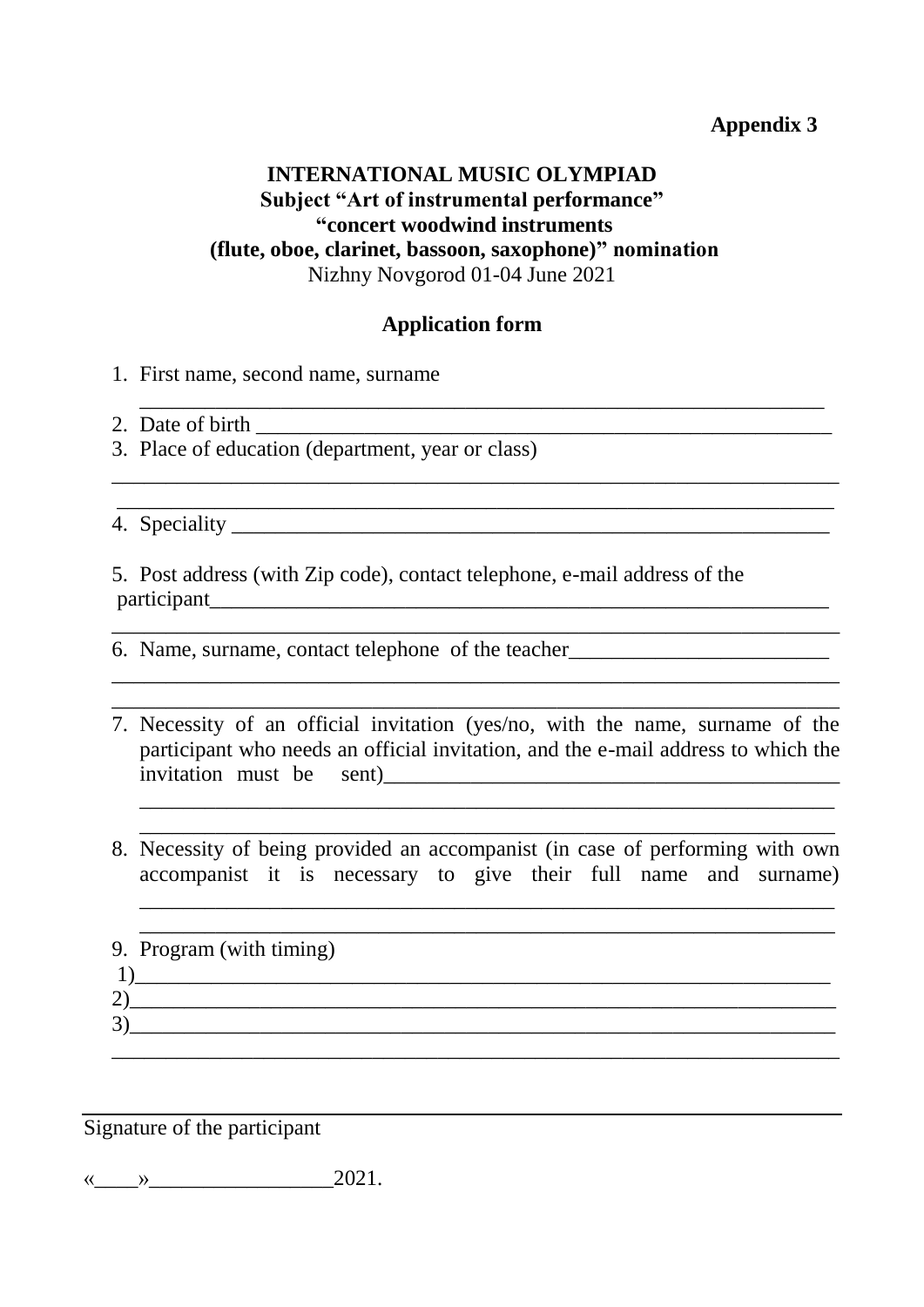#### **INTERNATIONAL MUSIC OLYMPIAD Subject "Musical pedagogy and performance"** Nizhny Novgorod 01-04 June 2021

#### **Application form**

1. First name, second name, surname

2. Date of birth

3. Place of education (department, year or class)

\_\_\_\_\_\_\_\_\_\_\_\_\_\_\_\_\_\_\_\_\_\_\_\_\_\_\_\_\_\_\_\_\_\_\_\_\_\_\_\_\_\_\_\_\_\_\_\_\_\_\_\_\_\_\_\_\_\_\_\_\_\_\_\_\_\_ 4. Post address (with Zip code), contact telephone, e-mail address of the participant \_\_\_\_\_\_\_\_\_\_\_\_\_\_\_\_\_\_\_\_\_\_\_\_\_\_\_\_\_\_\_\_\_\_\_\_\_\_\_\_\_\_\_\_\_\_\_\_\_\_\_\_\_\_\_\_\_\_\_\_\_\_\_\_\_\_\_

\_\_\_\_\_\_\_\_\_\_\_\_\_\_\_\_\_\_\_\_\_\_\_\_\_\_\_\_\_\_\_\_\_\_\_\_\_\_\_\_\_\_\_\_\_\_\_\_\_\_\_\_\_\_\_\_\_\_\_\_\_\_\_\_\_\_

\_\_\_\_\_\_\_\_\_\_\_\_\_\_\_\_\_\_\_\_\_\_\_\_\_\_\_\_\_\_\_\_\_\_\_\_\_\_\_\_\_\_\_\_\_\_\_\_\_\_\_\_\_\_\_\_\_\_\_\_\_\_\_\_\_\_\_ \_\_\_\_\_\_\_\_\_\_\_\_\_\_\_\_\_\_\_\_\_\_\_\_\_\_\_\_\_\_\_\_\_\_\_\_\_\_\_\_\_\_\_\_\_\_\_\_\_\_\_\_\_\_\_\_\_\_\_\_\_\_\_\_\_\_\_ \_\_\_\_\_\_\_\_\_\_\_\_\_\_\_\_\_\_\_\_\_\_\_\_\_\_\_\_\_\_\_\_\_\_\_\_\_\_\_\_\_\_\_\_\_\_\_\_\_\_\_\_\_\_\_\_\_\_\_\_\_\_\_\_\_\_ \_\_\_\_\_\_\_\_\_\_\_\_\_\_\_\_\_\_\_\_\_\_\_\_\_\_\_\_\_\_\_\_\_\_\_\_\_\_\_\_\_\_\_\_\_\_\_\_\_\_\_\_\_\_\_\_\_\_\_\_\_\_\_\_\_\_

\_\_\_\_\_\_\_\_\_\_\_\_\_\_\_\_\_\_\_\_\_\_\_\_\_\_\_\_\_\_\_\_\_\_\_\_\_\_\_\_\_\_\_\_\_\_\_\_\_\_\_\_\_\_\_\_\_\_\_\_\_\_\_\_\_\_\_

\_\_\_\_\_\_\_\_\_\_\_\_\_\_\_\_\_\_\_\_\_\_\_\_\_\_\_\_\_\_\_\_\_\_\_\_\_\_\_\_\_\_\_\_\_\_\_\_\_\_\_\_\_\_\_\_\_\_\_\_\_\_\_\_\_\_

5. Name, surname, contact telephone of the teacher

6. Necessity of an official invitation (yes/no, with the name, surname of the participant who needs an official invitation, and the e-mail address to which the invitation must be sent)\_\_\_\_\_\_\_\_\_\_\_\_\_\_\_\_\_\_\_\_\_\_\_\_\_\_\_\_\_\_\_\_\_\_\_\_\_\_\_\_\_\_\_\_

\_\_\_\_\_\_\_\_\_\_\_\_\_\_\_\_\_\_\_\_\_\_\_\_\_\_\_\_\_\_\_\_\_\_\_\_\_\_\_\_\_\_\_\_\_\_\_\_\_\_\_\_\_\_\_\_\_\_\_\_\_\_\_\_\_\_\_

| 7. Program (with timing)      |  |  |
|-------------------------------|--|--|
|                               |  |  |
|                               |  |  |
| 2<br>$\overline{\phantom{0}}$ |  |  |

#### Signature of the participant

 $\langle \langle \rangle \rangle$  2021.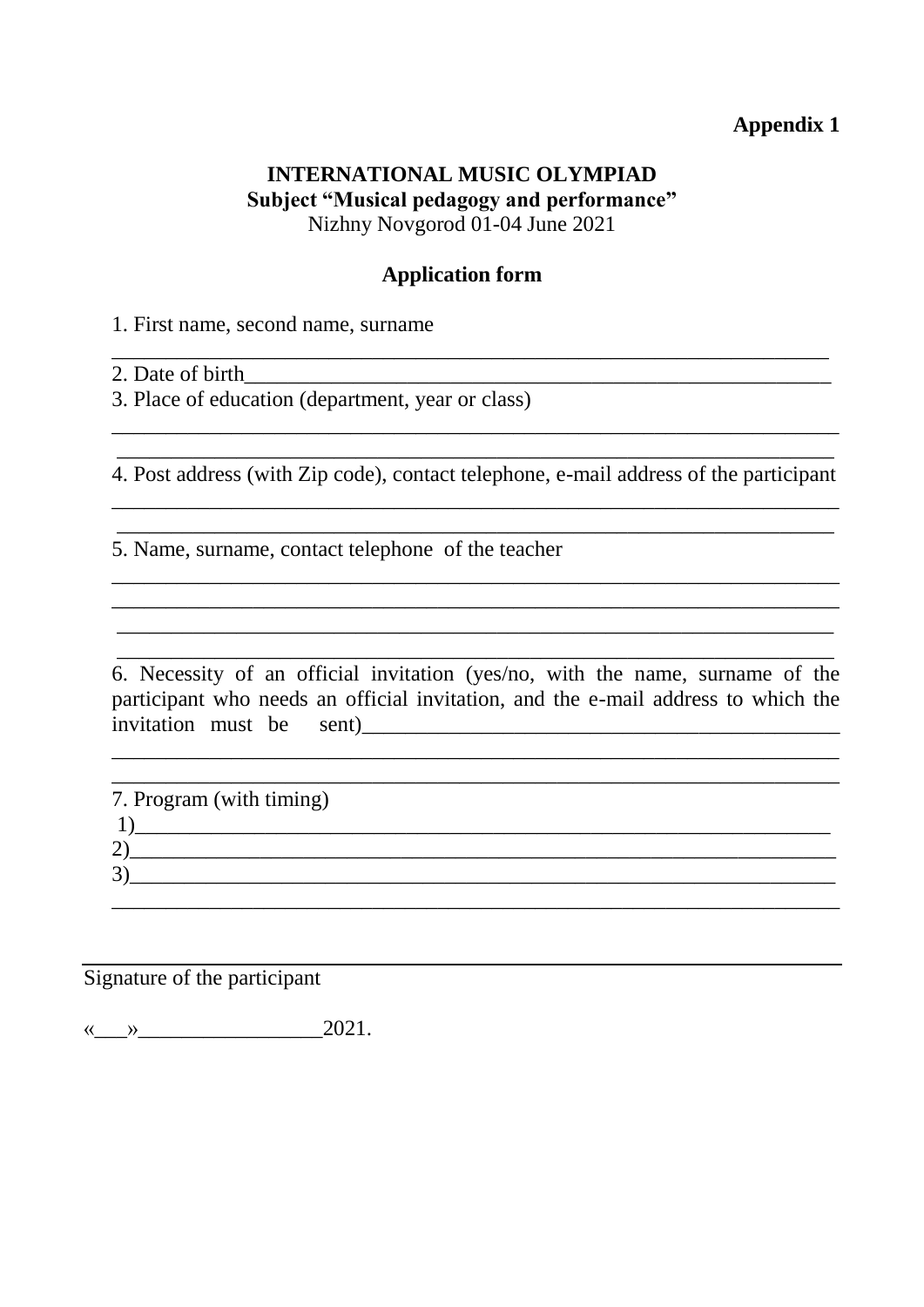## **INTERNATIONAL MUSIC OLYMPIAD Subject "Art of instrumental performance" "concert folk instruments (bayan, accordion, guitar)" nomination** Nizhny Novgorod 01-04 June 2021

#### **Application form**

\_\_\_\_\_\_\_\_\_\_\_\_\_\_\_\_\_\_\_\_\_\_\_\_\_\_\_\_\_\_\_\_\_\_\_\_\_\_\_\_\_\_\_\_\_\_\_\_\_\_\_\_\_\_\_\_\_\_\_\_\_\_\_\_\_\_

1. First name, second name, surname

2. Date of birth

3. Place of education (department, year or class)

4. Speciality \_\_\_\_\_\_\_\_\_\_\_\_\_\_\_\_\_\_\_\_\_\_\_\_\_\_\_\_\_\_\_\_\_\_\_\_\_\_\_\_\_\_\_\_\_\_\_\_\_\_\_\_\_\_\_\_

5. Post address (with Zip code), contact telephone, e-mail address of the participant \_\_\_\_\_\_\_\_\_\_\_\_\_\_\_\_\_\_\_\_\_\_\_\_\_\_\_\_\_\_\_\_\_\_\_\_\_\_\_\_\_\_\_\_\_\_\_\_\_\_\_\_\_\_\_\_\_\_\_\_\_\_\_\_\_\_\_

\_\_\_\_\_\_\_\_\_\_\_\_\_\_\_\_\_\_\_\_\_\_\_\_\_\_\_\_\_\_\_\_\_\_\_\_\_\_\_\_\_\_\_\_\_\_\_\_\_\_\_\_\_\_\_\_\_\_\_\_\_\_\_\_\_\_

\_\_\_\_\_\_\_\_\_\_\_\_\_\_\_\_\_\_\_\_\_\_\_\_\_\_\_\_\_\_\_\_\_\_\_\_\_\_\_\_\_\_\_\_\_\_\_\_\_\_\_\_\_\_\_\_\_\_\_\_\_\_\_\_\_\_\_ \_\_\_\_\_\_\_\_\_\_\_\_\_\_\_\_\_\_\_\_\_\_\_\_\_\_\_\_\_\_\_\_\_\_\_\_\_\_\_\_\_\_\_\_\_\_\_\_\_\_\_\_\_\_\_\_\_\_\_\_\_\_\_\_\_\_\_ \_\_\_\_\_\_\_\_\_\_\_\_\_\_\_\_\_\_\_\_\_\_\_\_\_\_\_\_\_\_\_\_\_\_\_\_\_\_\_\_\_\_\_\_\_\_\_\_\_\_\_\_\_\_\_\_\_\_\_\_\_\_\_\_\_\_ \_\_\_\_\_\_\_\_\_\_\_\_\_\_\_\_\_\_\_\_\_\_\_\_\_\_\_\_\_\_\_\_\_\_\_\_\_\_\_\_\_\_\_\_\_\_\_\_\_\_\_\_\_\_\_\_\_\_\_\_\_\_\_\_\_\_

\_\_\_\_\_\_\_\_\_\_\_\_\_\_\_\_\_\_\_\_\_\_\_\_\_\_\_\_\_\_\_\_\_\_\_\_\_\_\_\_\_\_\_\_\_\_\_\_\_\_\_\_\_\_\_\_\_\_\_\_\_\_\_\_\_\_\_ \_\_\_\_\_\_\_\_\_\_\_\_\_\_\_\_\_\_\_\_\_\_\_\_\_\_\_\_\_\_\_\_\_\_\_\_\_\_\_\_\_\_\_\_\_\_\_\_\_\_\_\_\_\_\_\_\_\_\_\_\_\_\_\_\_\_

6. Name, surname, contact telephone of the teacher

7. Necessity of an official invitation (yes/no, with the name, surname of the participant who needs an official invitation, and the e-mail address to which the invitation must be sent)

\_\_\_\_\_\_\_\_\_\_\_\_\_\_\_\_\_\_\_\_\_\_\_\_\_\_\_\_\_\_\_\_\_\_\_\_\_\_\_\_\_\_\_\_\_\_\_\_\_\_\_\_\_\_\_\_\_\_\_\_\_\_\_\_\_\_\_ \_\_\_\_\_\_\_\_\_\_\_\_\_\_\_\_\_\_\_\_\_\_\_\_\_\_\_\_\_\_\_\_\_\_\_\_\_\_\_\_\_\_\_\_\_\_\_\_\_\_\_\_\_\_\_\_\_\_\_\_\_\_\_\_\_\_\_

8. Necessity of being provided an accompanist (in case of performing with own accompanist it is necessary to give their full name and surname)

\_\_\_\_\_\_\_\_\_\_\_\_\_\_\_\_\_\_\_\_\_\_\_\_\_\_\_\_\_\_\_\_\_\_\_\_\_\_\_\_\_\_\_\_\_\_\_\_\_\_\_\_\_\_\_\_\_\_\_\_\_\_\_\_\_\_\_

| 9. Program (with timing) |  |  |
|--------------------------|--|--|
|                          |  |  |
|                          |  |  |
|                          |  |  |

Signature of the participant «\_\_\_\_»\_\_\_\_\_\_\_\_\_\_\_\_\_\_\_\_\_\_\_2021.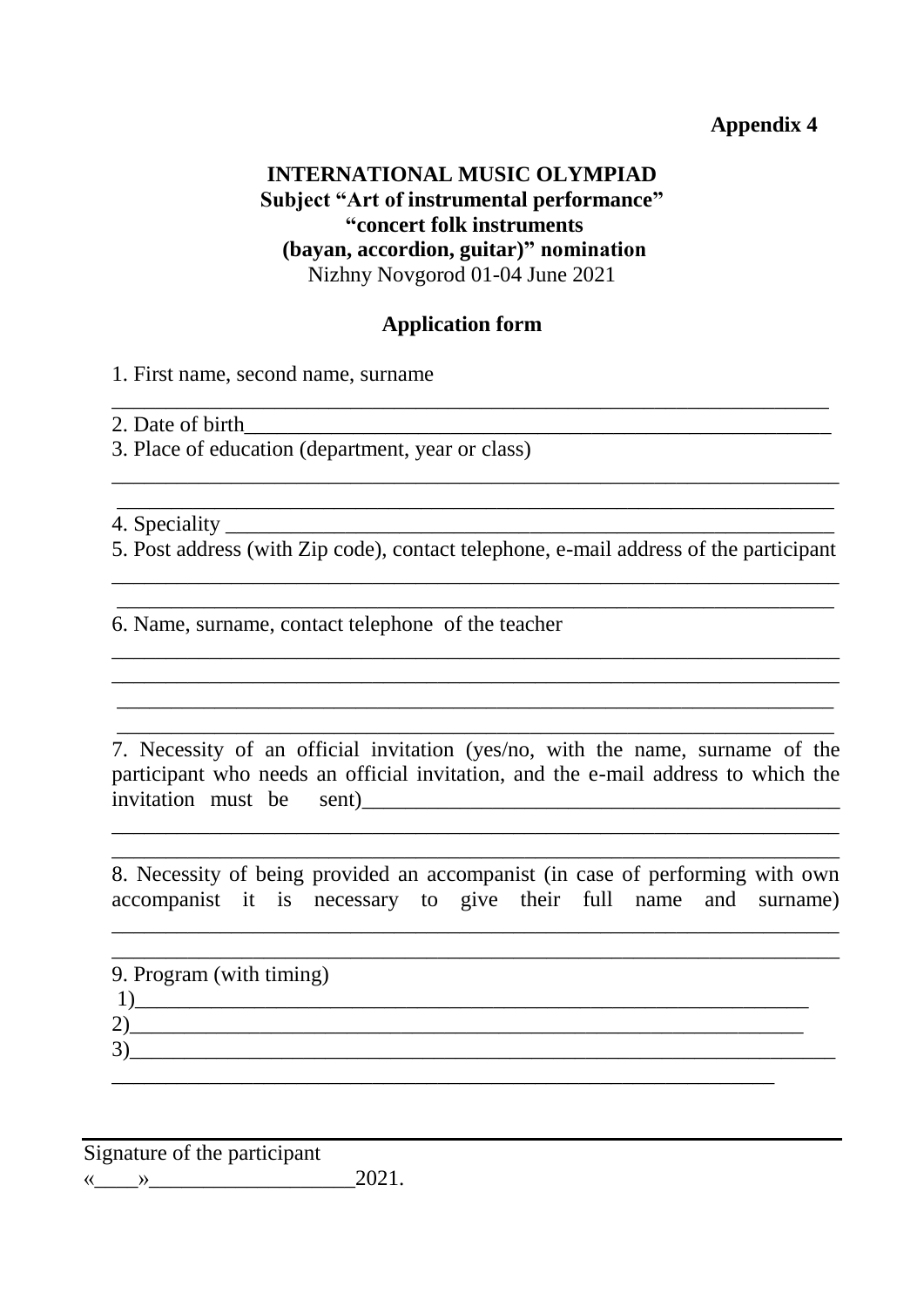#### **INTERNATIONAL MUSIC OLYMPIAD**

# **Subjects "Musical pedagogy", "Art of instrumental performance: piano, concert woodwind instruments (flute, oboe, clarinet, bassoon, saxophone), concert folk instruments (bayan, accordion, guitar)"**

Nizhny Novgorod 01-04 June 2021

#### **Confirmation of Olympiad Regulations**

| .issued |
|---------|
|         |
|         |
|         |

Following the Federal Law "About personal data" from 27.07.2006 № 152-F3 I allow the organizers of the Olympiad to collect, save, use, spread (send) and publish my personal data as well as my Olympiad work, including the internet.

| ∽<br>Date « | רחי | Signature |               |
|-------------|-----|-----------|---------------|
|             |     |           | surname, name |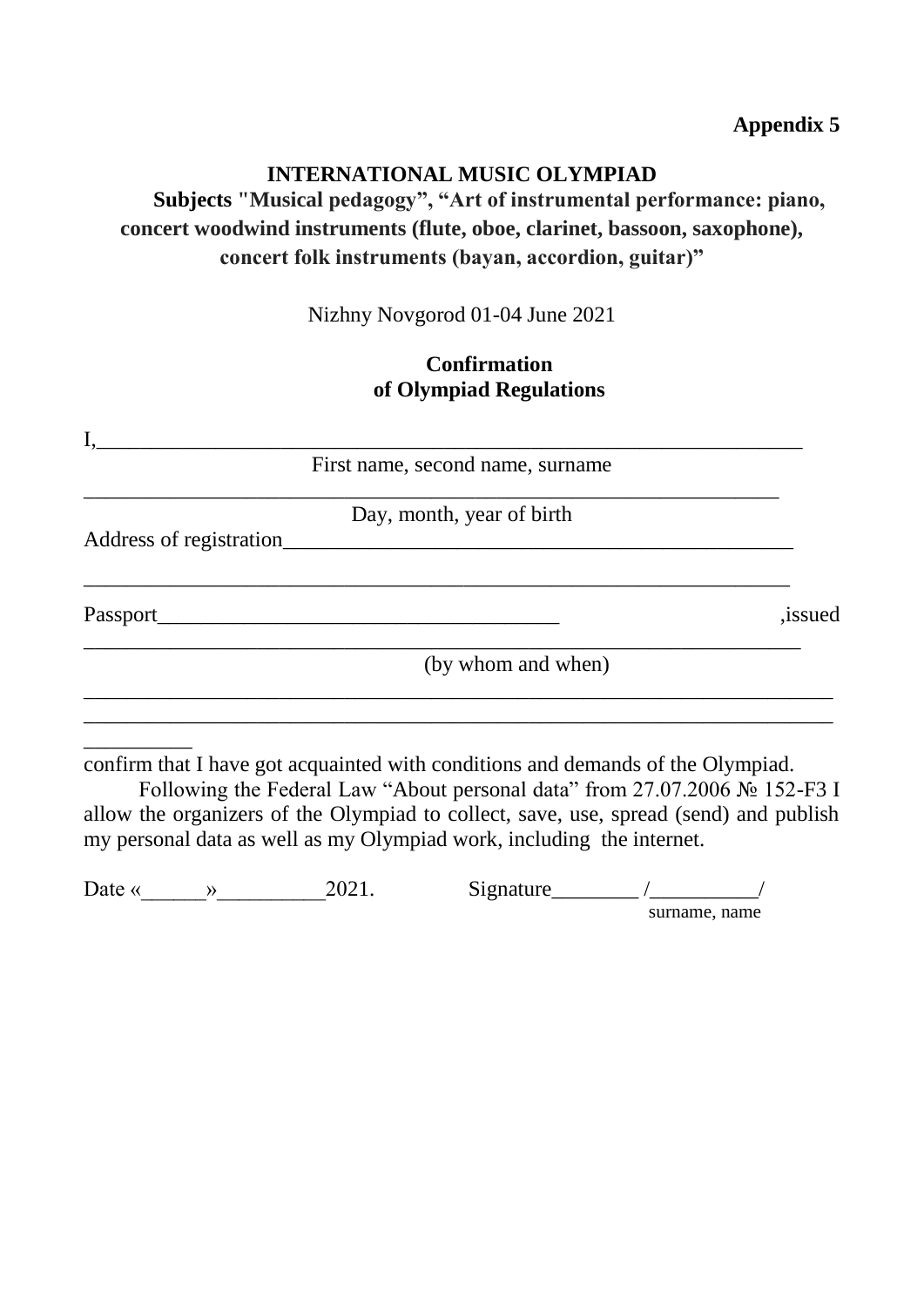#### **INTERNATIONAL MUSIC OLYMPIAD Subject "Musical pedagogy and performance"** Nizhny Novgorod 01-04 June 2021

#### **PROTOCOL**

#### Of selection stage **\_\_\_\_\_\_\_\_\_\_\_\_\_\_\_\_\_\_\_\_\_\_\_\_\_\_\_\_\_\_\_\_\_\_\_\_\_\_\_\_\_\_\_\_\_\_\_\_\_\_\_\_\_\_\_\_\_\_\_\_\_\_\_\_\_\_\_\_\_**

**\_\_\_\_\_\_\_\_\_\_\_\_\_\_\_\_\_\_\_\_\_\_\_\_\_\_\_\_\_\_\_\_\_\_\_\_\_\_\_\_\_\_\_\_\_\_\_\_\_\_\_\_\_\_\_\_\_\_\_\_**

|                                        |                                               | (name of educational institution) |                 |                |  |
|----------------------------------------|-----------------------------------------------|-----------------------------------|-----------------|----------------|--|
| <b>Department</b>                      | Full names of participants of selection stage |                                   |                 |                |  |
|                                        | I year                                        | II year                           | <b>III</b> year | <b>IV</b> year |  |
|                                        |                                               |                                   |                 |                |  |
|                                        |                                               |                                   |                 |                |  |
|                                        |                                               |                                   |                 |                |  |
|                                        |                                               |                                   |                 |                |  |
|                                        |                                               |                                   |                 |                |  |
|                                        |                                               |                                   |                 |                |  |
|                                        |                                               |                                   |                 |                |  |
|                                        |                                               |                                   |                 |                |  |
|                                        |                                               |                                   |                 |                |  |
| <b>TOTAL</b><br>of<br>(total<br>number |                                               |                                   |                 |                |  |
| participants)                          |                                               |                                   |                 |                |  |

For participation in the final stage of the Olympiad are recommended:

\_\_\_\_\_\_\_\_\_\_\_\_\_\_\_\_\_\_\_\_\_\_\_\_\_\_\_\_\_\_\_\_\_\_\_\_\_\_\_\_\_\_\_\_\_\_\_\_\_\_\_\_\_\_\_\_\_\_\_\_\_\_\_

\_\_\_\_\_\_\_\_\_\_\_\_\_\_\_\_\_\_\_\_\_\_\_\_\_\_\_\_\_\_\_\_\_\_\_\_\_\_\_\_\_\_\_\_\_\_\_\_\_\_\_\_\_\_\_\_\_\_\_\_\_\_\_

(First name, second name, surname, department, year) \_\_\_\_\_\_\_\_\_\_\_\_\_\_\_\_\_\_\_\_\_\_\_\_\_\_\_\_\_\_\_\_\_\_\_\_\_\_\_\_\_\_\_\_\_\_\_\_\_\_\_\_\_\_\_\_\_\_\_\_\_\_\_

Principal of an educational establishment \_\_\_\_\_\_\_\_\_\_\_\_\_\_\_/\_\_\_\_\_\_\_\_\_\_\_\_\_\_\_/

Chairperson of a subject-cycle commission \_\_\_\_\_\_\_\_\_\_\_\_\_\_/\_\_\_\_\_\_\_\_\_\_\_\_/

"\_\_\_\_" \_\_\_\_\_\_\_\_\_\_\_\_\_\_\_\_ 2021.

L. S.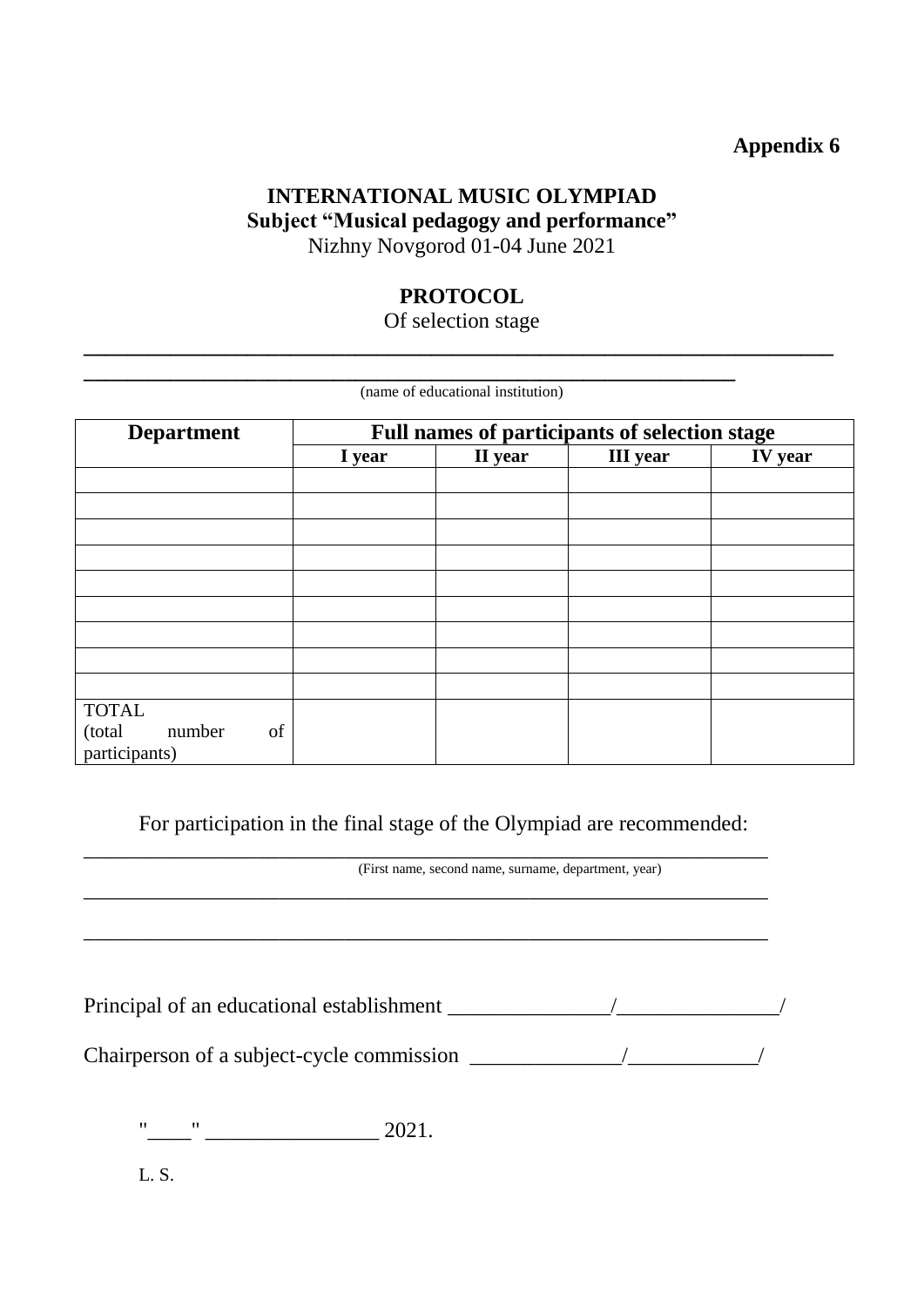## **INTERNATIONAL MUSIC OLYMPIAD Subject "Art of instrumental performance" "concert woodwind instruments (flute, oboe, clarinet, bassoon, saxophone)" nomination** Nizhny Novgorod 01-04 June 2021

## **PROTOCOL**

Of selection stage **\_\_\_\_\_\_\_\_\_\_\_\_\_\_\_\_\_\_\_\_\_\_\_\_\_\_\_\_\_\_\_\_\_\_\_\_\_\_\_\_\_\_\_\_\_\_\_\_\_\_\_\_\_\_\_\_\_\_\_\_\_\_\_\_\_\_\_\_\_**

|                                                         |        | (name of educational institution) |                                               |                |
|---------------------------------------------------------|--------|-----------------------------------|-----------------------------------------------|----------------|
| <b>Department</b>                                       |        |                                   | Full names of participants of selection stage |                |
|                                                         | I year | II year                           | <b>III</b> year                               | <b>IV</b> year |
|                                                         |        |                                   |                                               |                |
|                                                         |        |                                   |                                               |                |
|                                                         |        |                                   |                                               |                |
|                                                         |        |                                   |                                               |                |
|                                                         |        |                                   |                                               |                |
|                                                         |        |                                   |                                               |                |
|                                                         |        |                                   |                                               |                |
|                                                         |        |                                   |                                               |                |
|                                                         |        |                                   |                                               |                |
| <b>TOTAL</b><br>of<br>(total<br>number<br>participants) |        |                                   |                                               |                |

For participation in the final stage of the Olympiad are recommended:

\_\_\_\_\_\_\_\_\_\_\_\_\_\_\_\_\_\_\_\_\_\_\_\_\_\_\_\_\_\_\_\_\_\_\_\_\_\_\_\_\_\_\_\_\_\_\_\_\_\_\_\_\_\_\_\_\_\_\_\_\_\_\_

\_\_\_\_\_\_\_\_\_\_\_\_\_\_\_\_\_\_\_\_\_\_\_\_\_\_\_\_\_\_\_\_\_\_\_\_\_\_\_\_\_\_\_\_\_\_\_\_\_\_\_\_\_\_\_\_\_\_\_\_\_\_\_

\_\_\_\_\_\_\_\_\_\_\_\_\_\_\_\_\_\_\_\_\_\_\_\_\_\_\_\_\_\_\_\_\_\_\_\_\_\_\_\_\_\_\_\_\_\_\_\_\_\_\_\_\_\_\_\_\_\_\_\_\_\_\_ (First name, second name, surname, department, year)

Principal of an educational establishment  $\frac{1}{2}$  /

Chairperson of a subject-cycle commission \_\_\_\_\_\_\_\_\_\_\_\_\_\_/\_\_\_\_\_\_\_\_\_\_\_\_/

 $\frac{1}{2021}$ 

L. S.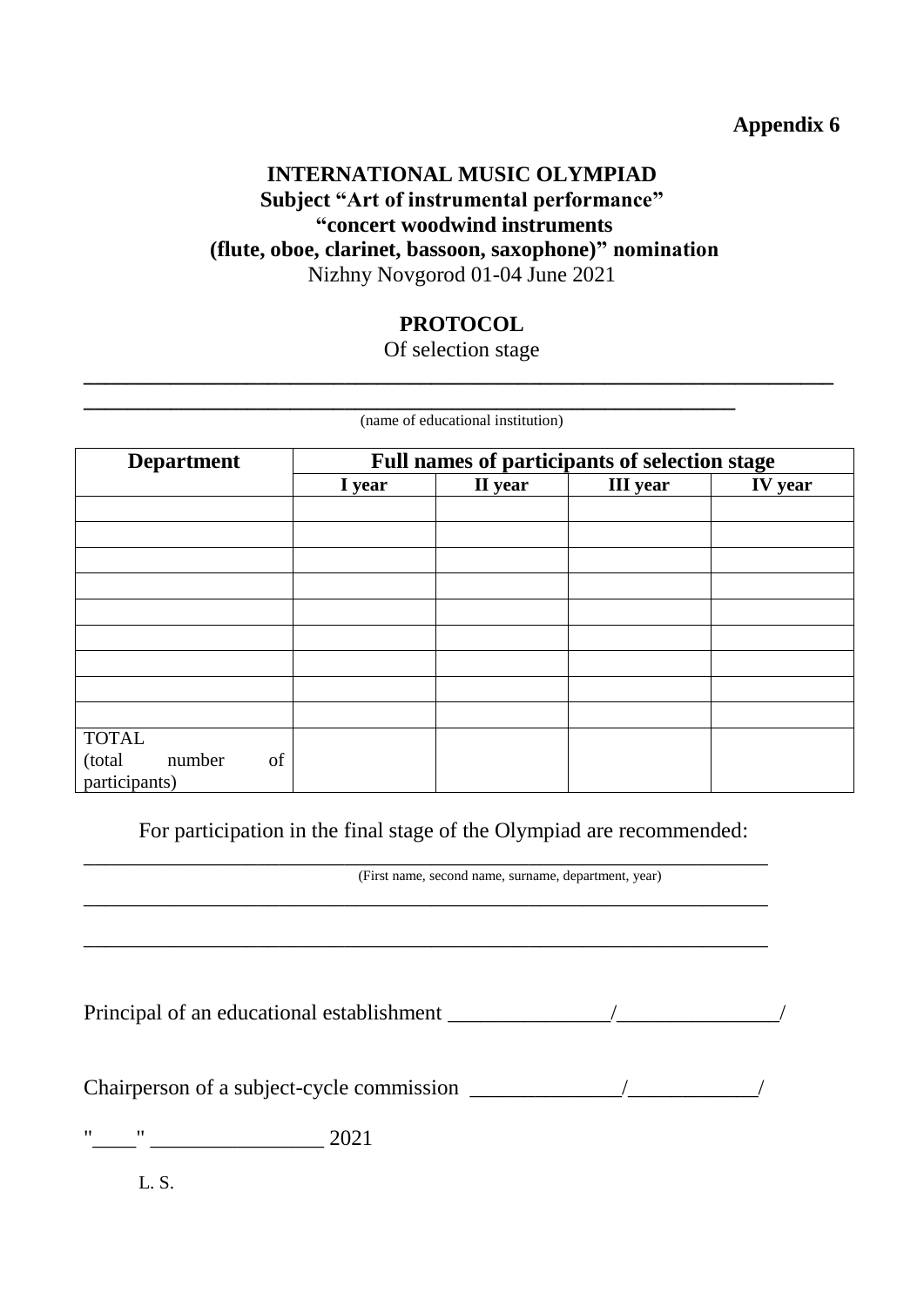## **INTERNATIONAL MUSIC OLYMPIAD Subject "Art of instrumental performance" "concert folk instruments (bayan, accordion, guitar)" nomination** Nizhny Novgorod 01-04 June 2021

## **PROTOCOL**

Of selection stage **\_\_\_\_\_\_\_\_\_\_\_\_\_\_\_\_\_\_\_\_\_\_\_\_\_\_\_\_\_\_\_\_\_\_\_\_\_\_\_\_\_\_\_\_\_\_\_\_\_\_\_\_\_\_\_\_\_\_\_\_\_\_\_\_\_\_\_\_\_**

(name of educational institution)

**\_\_\_\_\_\_\_\_\_\_\_\_\_\_\_\_\_\_\_\_\_\_\_\_\_\_\_\_\_\_\_\_\_\_\_\_\_\_\_\_\_\_\_\_\_\_\_\_\_\_\_\_\_\_\_\_\_\_\_\_**

| <b>Department</b>                       | Full names of participants of selection stage |         |                 |         |
|-----------------------------------------|-----------------------------------------------|---------|-----------------|---------|
|                                         | I year                                        | II year | <b>III</b> year | IV year |
|                                         |                                               |         |                 |         |
|                                         |                                               |         |                 |         |
|                                         |                                               |         |                 |         |
|                                         |                                               |         |                 |         |
|                                         |                                               |         |                 |         |
|                                         |                                               |         |                 |         |
|                                         |                                               |         |                 |         |
|                                         |                                               |         |                 |         |
|                                         |                                               |         |                 |         |
| <b>TOTAL</b>                            |                                               |         |                 |         |
| (total<br>number<br>of<br>participants) |                                               |         |                 |         |

For participation in the final stage of the Olympiad are recommended:

\_\_\_\_\_\_\_\_\_\_\_\_\_\_\_\_\_\_\_\_\_\_\_\_\_\_\_\_\_\_\_\_\_\_\_\_\_\_\_\_\_\_\_\_\_\_\_\_\_\_\_\_\_\_\_\_\_\_\_\_\_\_\_

\_\_\_\_\_\_\_\_\_\_\_\_\_\_\_\_\_\_\_\_\_\_\_\_\_\_\_\_\_\_\_\_\_\_\_\_\_\_\_\_\_\_\_\_\_\_\_\_\_\_\_\_\_\_\_\_\_\_\_\_\_\_\_

\_\_\_\_\_\_\_\_\_\_\_\_\_\_\_\_\_\_\_\_\_\_\_\_\_\_\_\_\_\_\_\_\_\_\_\_\_\_\_\_\_\_\_\_\_\_\_\_\_\_\_\_\_\_\_\_\_\_\_\_\_\_\_

(First name, second name, surname, department, year)

Principal of an educational establishment \_\_\_\_\_\_\_\_\_\_\_\_\_\_\_/\_\_\_\_\_\_\_\_\_\_\_\_\_\_\_/

Chairperson of a subject-cycle commission \_\_\_\_\_\_\_\_\_\_\_\_\_\_/\_\_\_\_\_\_\_\_\_\_\_\_/

 $"$   $"$   $"$   $"$   $2021.$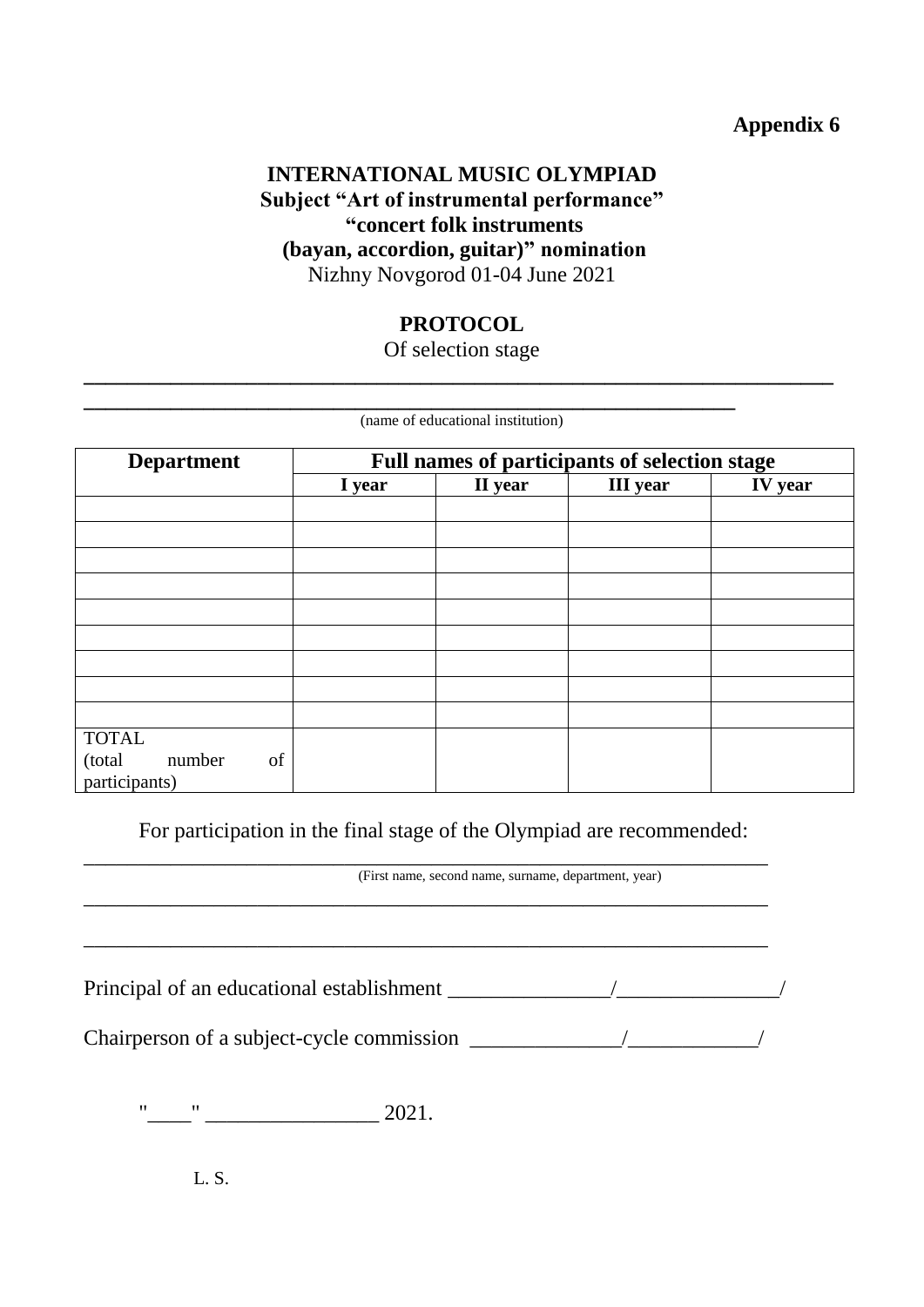## **INTERNATIONAL MUSIC OLYMPIAD Subject "Art of instrumental performance" "piano" nomination** Nizhny Novgorod 01-04 June 2021

## **PROTOCOL**

Of selection stage **\_\_\_\_\_\_\_\_\_\_\_\_\_\_\_\_\_\_\_\_\_\_\_\_\_\_\_\_\_\_\_\_\_\_\_\_\_\_\_\_\_\_\_\_\_\_\_\_\_\_\_\_\_\_\_\_\_\_\_\_\_\_\_\_\_\_\_\_\_**

|                                                         |        | (name of educational institution) |                                               |         |
|---------------------------------------------------------|--------|-----------------------------------|-----------------------------------------------|---------|
| <b>Department</b>                                       |        |                                   | Full names of participants of selection stage |         |
|                                                         | I year | II year                           | <b>III</b> year                               | IV year |
|                                                         |        |                                   |                                               |         |
|                                                         |        |                                   |                                               |         |
|                                                         |        |                                   |                                               |         |
|                                                         |        |                                   |                                               |         |
|                                                         |        |                                   |                                               |         |
|                                                         |        |                                   |                                               |         |
|                                                         |        |                                   |                                               |         |
|                                                         |        |                                   |                                               |         |
| <b>TOTAL</b><br>of<br>number<br>(total<br>participants) |        |                                   |                                               |         |

For participation in the final stage of the Olympiad are recommended:

\_\_\_\_\_\_\_\_\_\_\_\_\_\_\_\_\_\_\_\_\_\_\_\_\_\_\_\_\_\_\_\_\_\_\_\_\_\_\_\_\_\_\_\_\_\_\_\_\_\_\_\_\_\_\_\_\_\_\_\_\_\_\_

(First name, second name, surname, department, year) \_\_\_\_\_\_\_\_\_\_\_\_\_\_\_\_\_\_\_\_\_\_\_\_\_\_\_\_\_\_\_\_\_\_\_\_\_\_\_\_\_\_\_\_\_\_\_\_\_\_\_\_\_\_\_\_\_\_\_\_\_\_\_

Principal of an educational establishment \_\_\_\_\_\_\_\_\_\_\_\_\_\_\_/\_\_\_\_\_\_\_\_\_\_\_\_\_\_\_/

\_\_\_\_\_\_\_\_\_\_\_\_\_\_\_\_\_\_\_\_\_\_\_\_\_\_\_\_\_\_\_\_\_\_\_\_\_\_\_\_\_\_\_\_\_\_\_\_\_\_\_\_\_\_\_\_\_\_\_\_\_\_\_

Chairperson of a subject-cycle commission \_\_\_\_\_\_\_\_\_\_\_\_\_\_/\_\_\_\_\_\_\_\_\_\_\_\_/

"\_\_\_\_" \_\_\_\_\_\_\_\_\_\_\_\_\_\_\_\_ 2021.

L. S.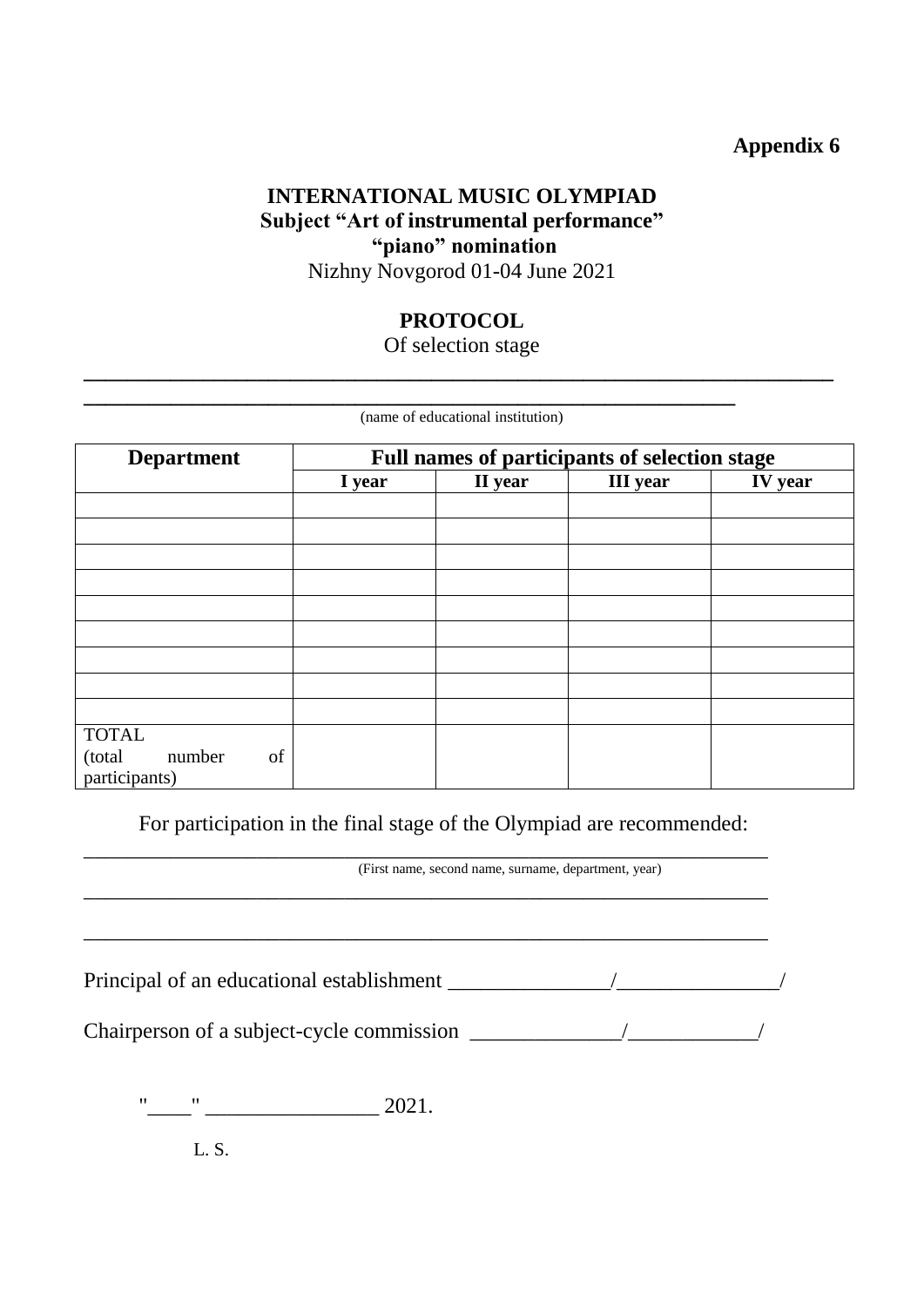#### **INTERNATIONAL MUSIC OLYMPIAD**

# **Subjects "Musical pedagogy", "Art of instrumental performance: piano, concert woodwind instruments (flute, oboe, clarinet, bassoon, saxophone), concert folk instruments (bayan, accordion, guitar)"** Nizhny Novgorod 01-04 June 2021

## **CONFIRMATION of a parent's (legal representative's) agreement with Olympiad Regulations**

| First name, second name, surname                                                                                                 |        |
|----------------------------------------------------------------------------------------------------------------------------------|--------|
| Day, month, year of birth                                                                                                        |        |
|                                                                                                                                  |        |
|                                                                                                                                  | issued |
| (by whom and when)                                                                                                               |        |
| As a parent (legal representative) of                                                                                            |        |
| First name, second name, surname of an underage                                                                                  |        |
| Day, month, year of birth of an underage<br>Address<br>of<br>registration<br><u> 1989 - Johann Barbara, martxa alemaniar arg</u> |        |
|                                                                                                                                  |        |
|                                                                                                                                  | issued |
| (by whom and when)<br>By right of $\overline{\phantom{a}}$                                                                       |        |
| Document, confirming that the person is a legal representative of an underage                                                    |        |